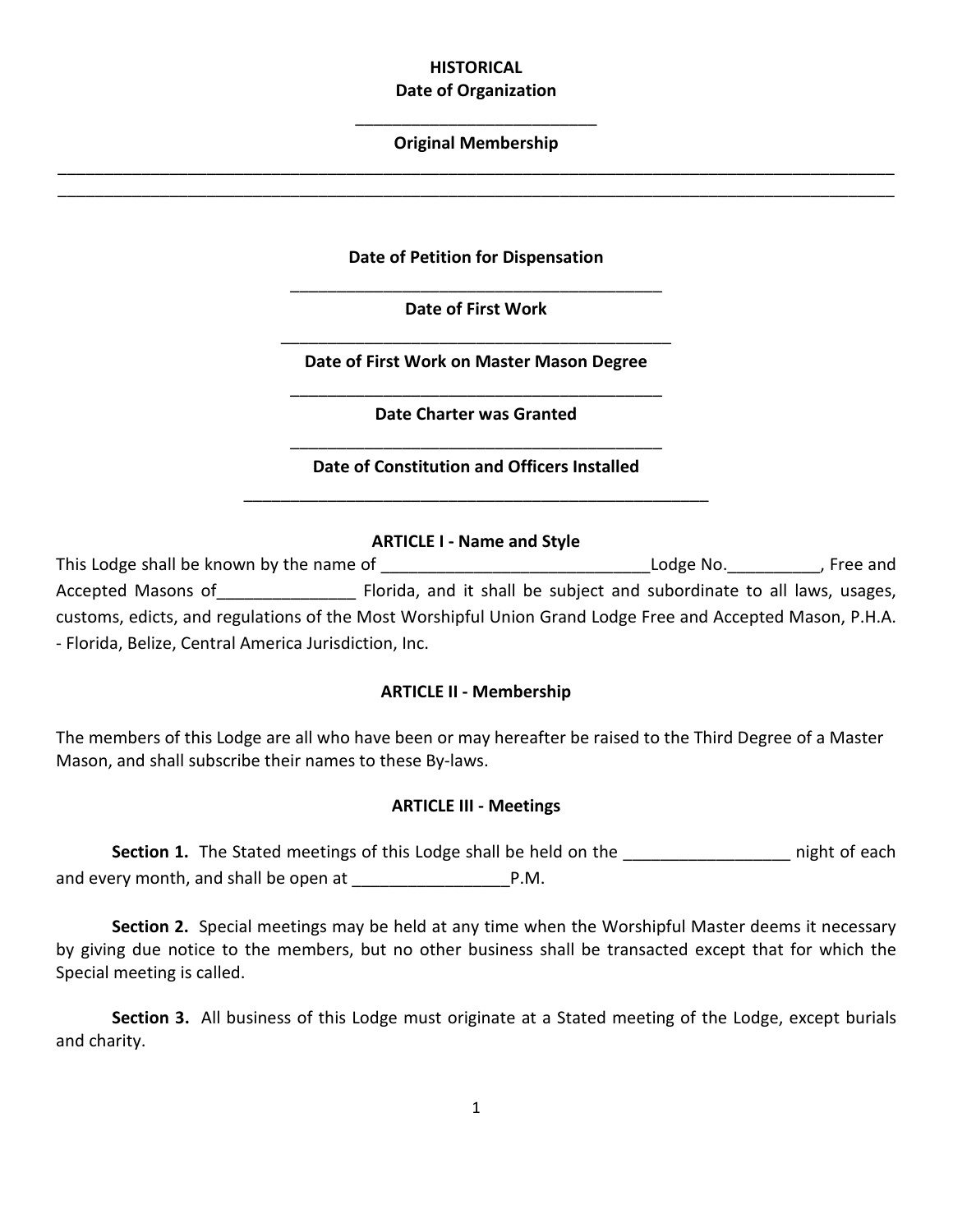**Section 4.** Degrees may be conferred at Special meetings, provided that the candidate has been duly elected at a Stated meeting.

**Section 5.** No meeting of this Lodge, neither Stated nor Special, may be held unless the Charter of the Lodge is present and displayed in view of the members, and the Lodge shall not be declared open until after devotion to God.

### **ARTICLE IV - Officers**

**Section 1.** The officers of this Lodge shall consist of Worshipful Master, Senior Warden, Junior Warden, Treasurer, Secretary, three (3) Trustees, Chaplain, Senior Deacon, Junior Deacon, Senior Steward, Junior Steward, Tyler, and Marshall. The first eight (8) officers shall be elected and the remaining officers shall be appointed by the Worshipful Master Elect. The annual election shall be by ballot at the Stated meeting preceding the festival of St. John, the Evangelist, and the installation shall take place on or before the 27th day of December.

**Section 2.** No brother shall be eligible for the office of Worshipful Master of this Lodge until he shall have served as a Warden.

**Section 3.** In all elections, a majority of the votes cast shall be necessary to a choice. Each member in good standing shall have one vote.

**Section 4.** This Lodge shall be represented at each Annual Communication of the Most Worshipful Union Grand Lodge Free and Accepted Masons, P.H.A. - Florida, Belize, Central America Jurisdiction, Inc.

**Section 5.** Each officer, duly elected and installed, shall hold office for one year or until his successor is duly elected and installed. On the day of election, the presiding officer shall open the Lodge upon the Third Degree of Masonry. No member present and entitled to vote shall be excused from voting except by permission of the Lodge, granted for good and sufficient reason presented. No officers duly elected and installed may resign his office during the term thereof, except upon permanent removal from the Jurisdiction.

**Section 6.** The Grand Master of the District Deputy Grand Master Shall install the officers of the Lodge.

**Sections 7.** Each officer of the Lodge shall be held personally responsible to the Worshipful Master, and through him to the Lodge and the Grand Lodge, that his office be filled with dignity, honor and correctness, and that its various duties be performed without haughtiness or tyranny, but according to love and a diligent desire to exemplify the virtue and sublime morality of Free Masonry to the world. Due respect and obedience shall be paid by the members of this Lodge to the officers according to their rank and station.

#### **ARTICLE V - Duties of the Worshipful Master**

The Worshipful Master will open and preside over the Lodge when present and make all necessary provisions for the faithful performance of those duties; to preserve the Charter of this Lodge with faithful care and deliver it to his successor in office; to see that the By-laws and Constitution of the Most Worshipful Union Grand Lodge Free and Accepted Masons, P.H.A. - Florida, Belize, Central America Jurisdiction, Inc. and the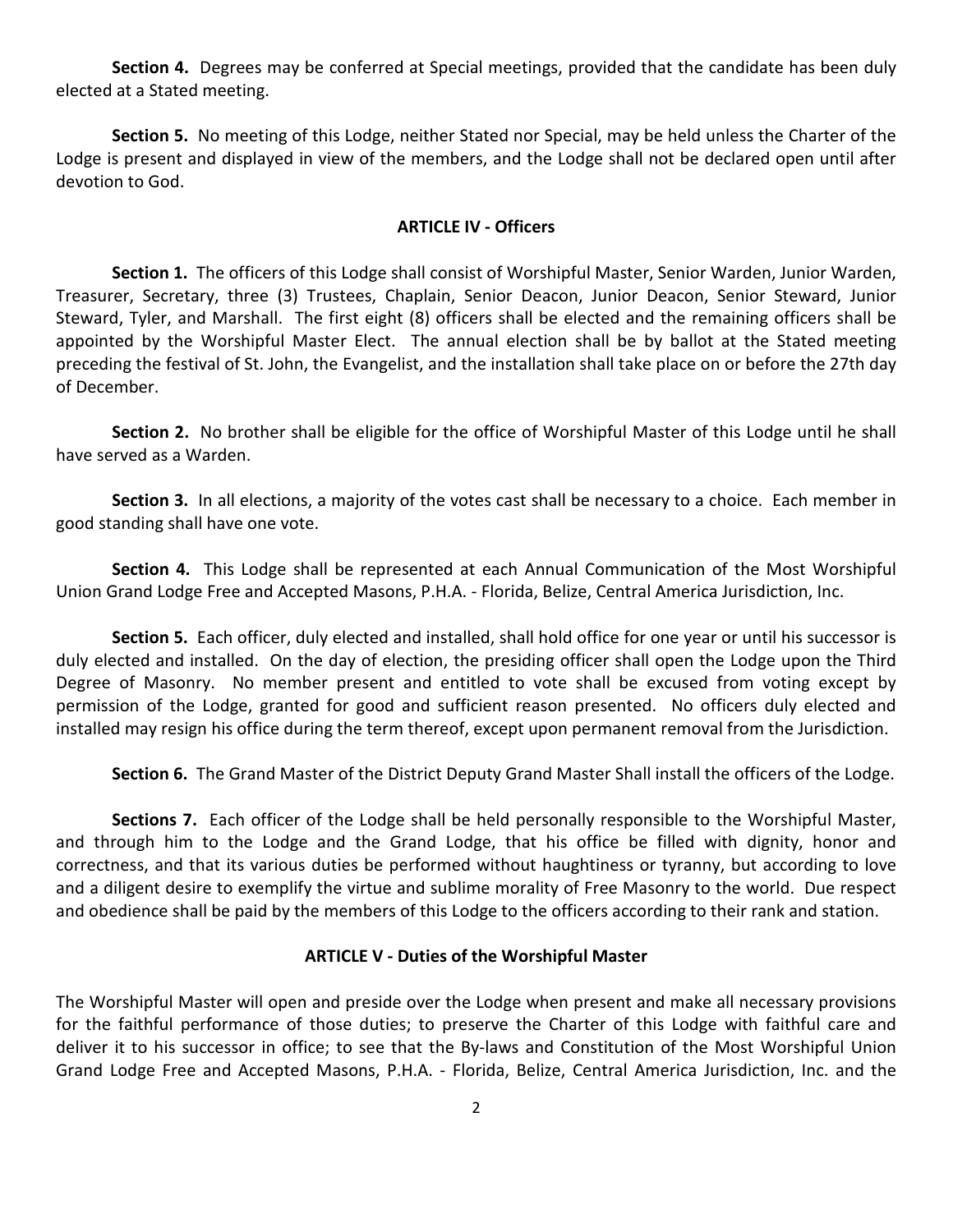Ancient Constitution of Freemasonry, be duly understood, respected and obeyed by the members; to give Masonic instruction at every meeting of the Lodge; to take command of the officers and call on them at any time for advice and assistance in any business relative to the craft; to represent the Craft in conjunction with the Senior and Junior Wardens at the Annual Communications of the Most Worshipful Union Grand Lodge Free and Accepted Masons, P.H.A. - Florida, Belize, Central America Jurisdiction, Inc.; to see that the Secretary collects and accounts for all monies received by him; to see that all books and papers entrusted to the Secretary be turned over to his successor, together with the seal of the Lodge; and to see that worthy brother visitors from other Lodges have courteous attention and a welcome in this Lodge; to give the casting vote at any time in the event of a tie; to read and expound the proceedings of the Grand Lodge; to decide all questions of order, subject to an appeal to the Grand Lodge; to act on the Standing Committees of Charity and Finance.

# **ARTICLE VI - Duties of the Senior Warden**

To succeed and exercise all power of the Worshipful Master in the event of his absence; to act on the Standing Committee of Charity and Finance, and take charge of the Craft during the hours of Labor.

#### **ARTICLE VII - Duties of the Junior Warden**

To succeed to, and exercise all the powers of the two officers in the absence of the Worshipful Master and the Senior Warden; act on the Standing Committees of Charity and Finance; to take charge of the Craft during the hours of refreshment; and to discharge all other duties required by law or ancient usage.

### **ARTICLE VIII - Duties of Treasurer**

**Section 1.** To receive all monies from the hands of the Secretary; to keep a just and true account of the same; to pay them out upon the order of the Worshipful Master and the consent of the Lodge; to prepare an official statement of his account with the Lodge and deliver to his successor on the day of his retirement from office all books, records, and vouchers having any reference to the financial business of the Lodge. The Treasurer shall receive an honorarium for services rendered, upon recommendation from the Finance and Budget Committee, and approval of the Lodge.

**Section 2.** The Treasurer shall deposit all receipts into the Lodge's account on the next banking day after receipt.

**Section 3.** It shall be the duty of the Treasurer to file a bond in the sum of One Thousand Dollars (\$1,000.00) with a bonding company, as surety, which shall be paid for by the Lodge.

**Section 4.** It shall be his duty to draft and sign all checks authorized.

#### **ARTICLE IX - Duties of the Secretary**

**Section 1.** It shall be the duty of the Secretary, under the direction of the Master, to perform all the duties and keep such books as are required to prepare a balance sheet for all accounts of the members, and all who are entitled to vote, likewise an official statement of his own accounts with the Lodge and deliver them to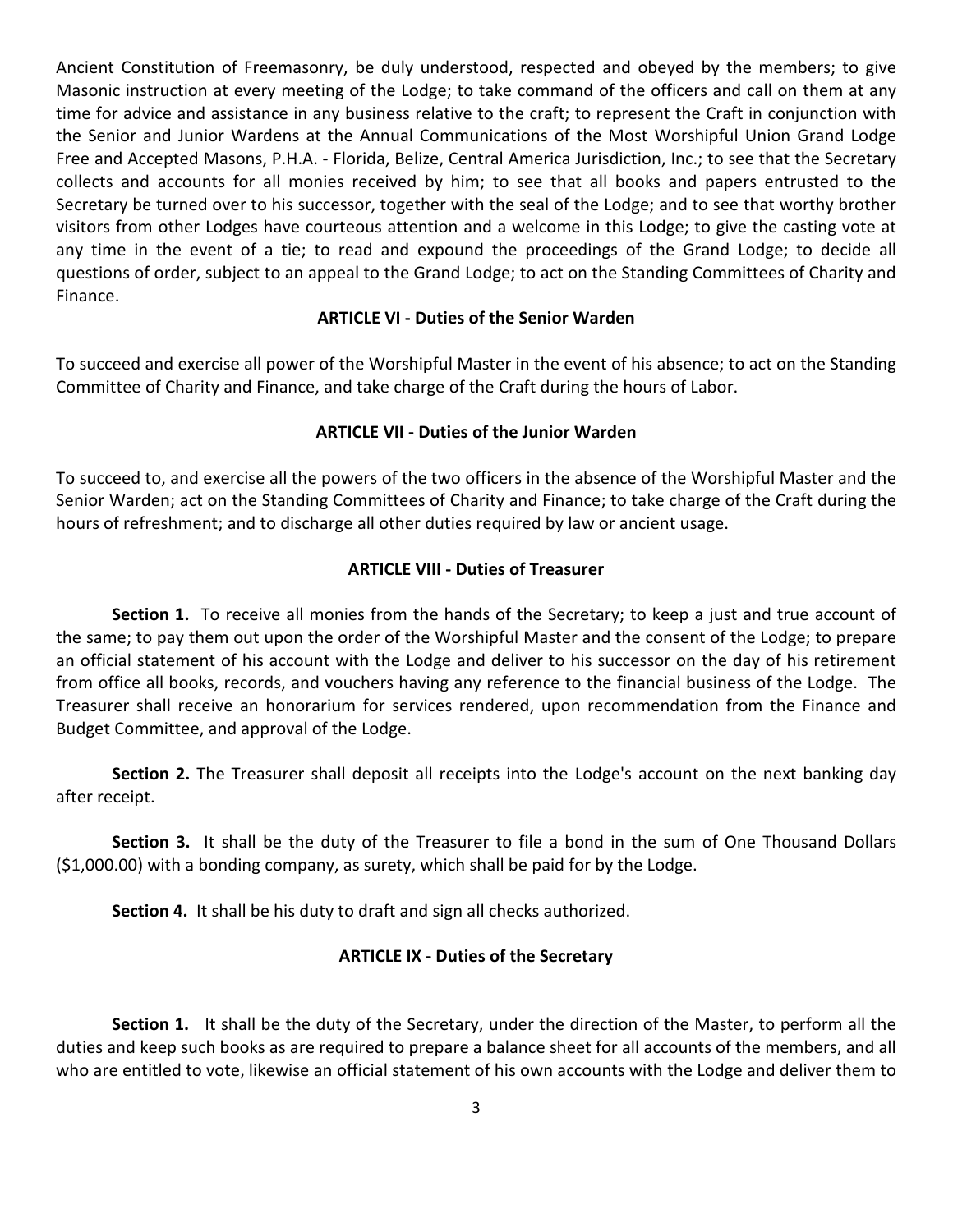the Master on the day of election; to preserve the seal of the Lodge with care and deliver it to the Master at the close of his term of office.

**Section 2.** The Secretary shall promptly deliver all books, papers and vouchers in his possession to his successor in office, having any reference to the business of the office. All petitions and documents of every character, shall be labeled and filed for preservation. The Secretary shall receive and honorarium for services rendered, upon recommendation from the Finance and Budget Committee, and approval of the Lodge.

**Section 3.** It shall be the duty of the Secretary to file a bond in the sum of One Thousand Dollars (\$1,000.00) with a bonding company, as surety which shall be paid for by the Lodge.

**Section 4.** At each Stated meeting the Secretary shall place in the hands of the Worshipful Master a list of delinquent brothers and the amounts due from each.

# **ARTICLE X - Duties of the Board of Trustees**

It shall be the duty of the Trustees to exercise general supervision over the real and personal property of the Lodge. The legal title to real property shall be held by the Trustees of the Grand Lodge. The legal title to the real property shall be held by the Trustees of the Grand Lodge or their successors in trust for the Lodge. They shall negotiate all loans for the Lodge at its order and make purchases of personal property at the directions of the Lodge; to institute legal proceedings for the preservation and protection of the property and rights of the Lodge. They shall report all of their official transactions in detail along with an accounting of the personal and real property at the annual meeting or whenever so directed by the Lodge.

# **ARTICLE XI - Duties of the Chaplain**

The Chaplain shall conduct the devotional services of the Lodge; he shall visit sick members and administer such spiritual consultation as he may deem proper.

# **ARTICLE XII - Duties of the Senior Deacon**

To wait on the Worshipful Master in the active duties of the Lodge; to give fraternal attention to visiting brethren; to conduct candidates in the different Degrees of Masonry.

# **ARTICLE XIII - Duties of the Junior Deacon**

To wait on the Senior Warden in the active duties of the Lodge; to have special care of the Lodge.

# **ARTICLE XIV - Duties of the Stewards**

To have in charge, subject to the direct orders of the Worshipful Master the furniture, Jewels, and other property of the Lodge, and to provide the refreshments for the comfort of the brethren.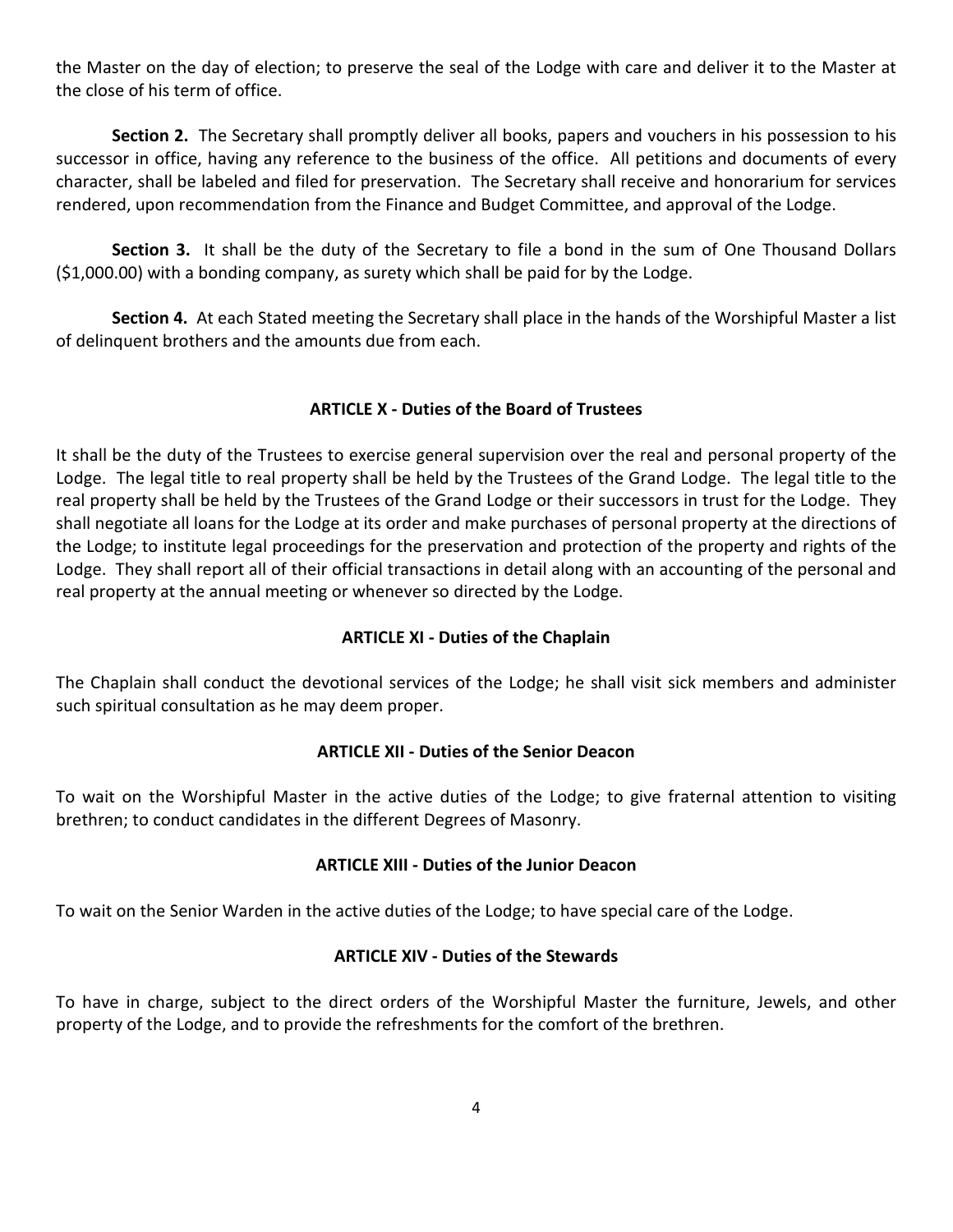### **ARTICLE XV - Duties of the Tyler**

To tyle the door of the Lodge; see that the Lodge is kept clean and to take care of all property of the Lodge and see that the Lodge is properly prepared for opening and storing the paraphernalia at the closing and to see that all officers, members and visitors sign the register.

### **ARTICLE XVI - Duties of the Marshal**

The Marshal shall have charge of the Lodge on all public occasions when in the line of March and he shall be responsible for the appearance of the members; and the manner in which they perform the various evolution's as prescribed by the Masonic Ceremonies.

### **ARTICLE XVII - Petitions and Applications**

**Section 1.** All petitions for the Degrees of Masonry or for members in this Lodge, shall be made upon the forms prescribed by the Grand Lodge, signed by the applicant's own hand and recommended by two or more members of the Lodge, in good standing; and accompanied by the required fee. When the application is for members, it must be accompanied by a properly certified demit, if the brother comes from a foreign jurisdiction, or another Lodge within this Jurisdiction.

**Section 2.** The qualifications of an applicant for higher Degrees are through proficiency in the proceeding Degrees and Satisfactory evidence that he has the genuine spirit of a Free Mason. No candidate shall be advanced until examination has been had in open Lodge, or by a competent examining committee, by which it shall be proved that he has made suitable proficiency in the preceding Degree, which shall be decided by a majority vote.

**Section 3.** An application for a demit or withdrawal from this Lodge by a member hereof of either Degree shall be made by a written petition, signed by the applicant's own hand giving his reasons thereof.

**Section 4.** Applications for relief from people in distress, whether Masons or otherwise, must be made through some member or members of the Standing Committee on charity, either verbally or in writing.

**Section 5.** Notice of appeal to the Grand Lodge by a member of this Lodge or by any non-affiliated Mason under the jurisdiction of this Lodge under sentence for un-masonic conduct must be made in writing, directed to the Master, Warden and Brethren and deposited with the Secretary.

**Section 6.** All applications and petitions of every sort, except for charity, must be presented at the stated meeting of the Lodge. Applications for initiation, membership, or life membership must be laid over one lunar month for consideration; all others may be acted upon at the same meeting at which they were received.

**Section 7.** The vote upon application for demit, charity or appeals to the Grand Lodge, may be taken either by voice or show of hands, or by secret ballot, and the majority of votes shall decide all such questions.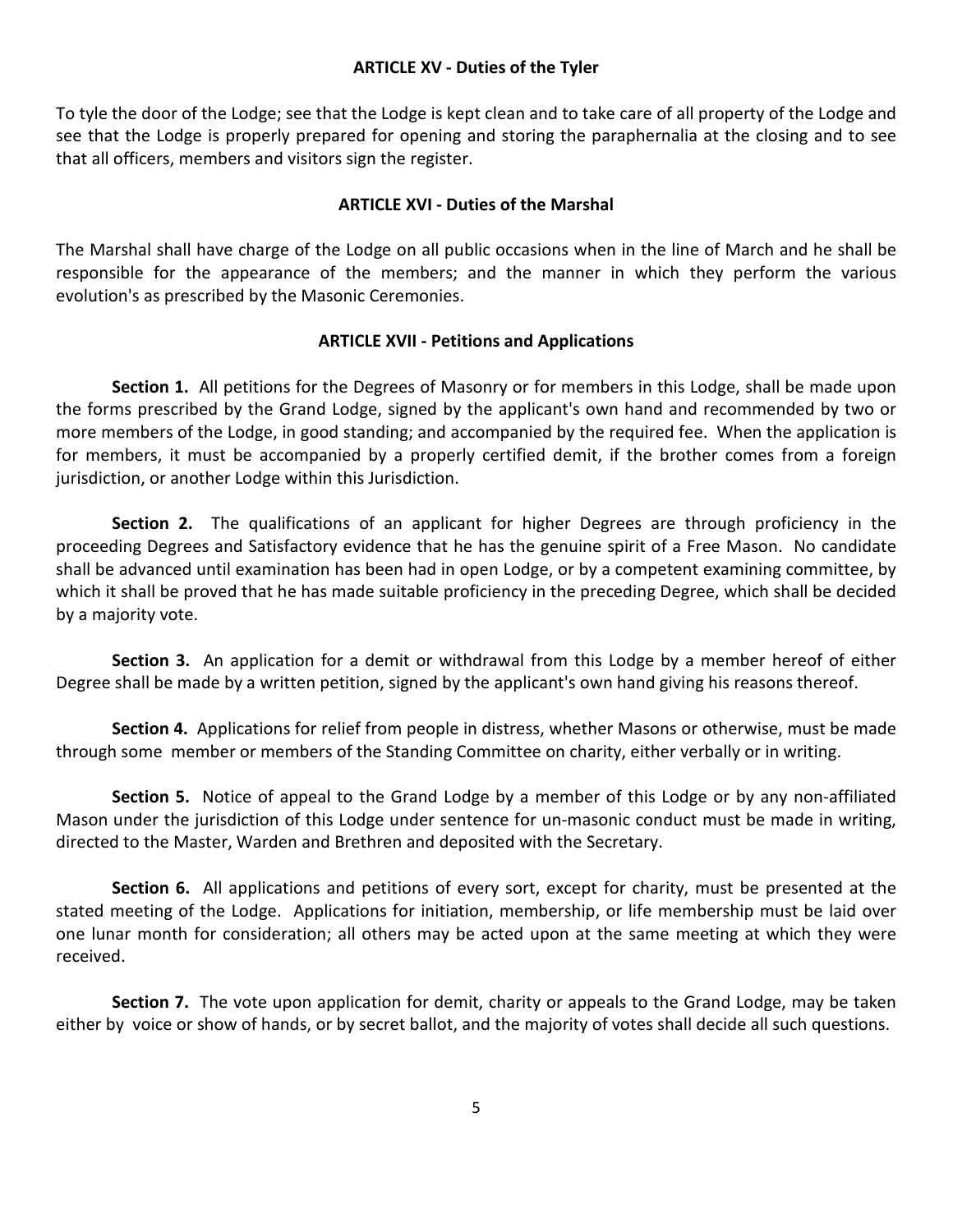**Section 8.** The ballot is final, and the applicant is rejected if two or more black balls be cast; but if only one black ball appear, the W.M. (before declaring the results) shall order a second and final ballot to be taken at once, to rectify a possible mistake. Whatever the result of the final ballot, the W.M. shall declare it immediately.

**Section 9.** No one shall inspect the ballot save the Master and Wardens, and no brother shall be permitted to make known to another, or the Lodge, what manner of vote be cast. No restriction of any sort shall be placed upon a brother in the manner of voting, nor shall he be questioned to how he exercise that right.

**Section 10.** A rejected applicant for initiation or membership cannot again present his petition to the Lodge within the space of six (6) months from the date of his rejection.

### **ARTICLE XVIII - Financial Management**

**Section 1**. The income of this Lodge shall consist of:

- **A.** Annual Lodge dues, which include Grand Lodge assessments;
- **B.** Income from building operations;
- **C.** Fund raising projects;
- **D.** \_\_\_\_\_\_\_\_\_\_\_\_\_\_\_\_\_\_\_\_\_\_\_\_\_\_\_\_\_
- **E.** \_\_\_\_\_\_\_\_\_\_\_\_\_\_\_\_\_\_\_\_\_\_\_\_\_\_\_\_\_; and
- **F.** \_\_\_\_\_\_\_\_\_\_\_\_\_\_\_\_\_\_\_\_\_\_\_\_\_\_\_\_\_.

**Section 2.** The fee for becoming a member in this Lodge by taking the Three Degrees shall be a minimum of One Hundred Dollars (\$100.00) to be paid as follows: Fifty Dollars (\$50.00) to accompany the petition for Degrees; and the balance of Fifty Dollars (\$50.00) before receiving the First Degree.

**Section 3.** Upon the completion of the Master Mason's Degree, the candidate shall receive a MWUGL Florida Ritual, which has been adopted by the Most Worshipful Union Grand Lodge Free and Accepted Masons, P.H.A. - Florida, Belize, Central America Jurisdiction, Inc., as its standard work, and a copy of the Lodge By-Laws, apron and gloves.

**Section 4.** An assessment may be levied for extraordinary purposes by a majority of the members present at any stated meeting in the discretion of the Lodge, due notice to all members having been previously given.

**Section 5.** The duty of practicing charity is recognized by the Lodge as one of the primary principles of masonic Institution.

**Section 6.** All funds of this Lodge shall be kept in a bank or banks approved by the Lodge, and all vouchers drafted on the treasury shall be paid by check only.

**Section 7.** The Lodge shall have a Checking Account not to exceed Three Thousand Dollars (\$3000.00) with the balance in other savings account(s).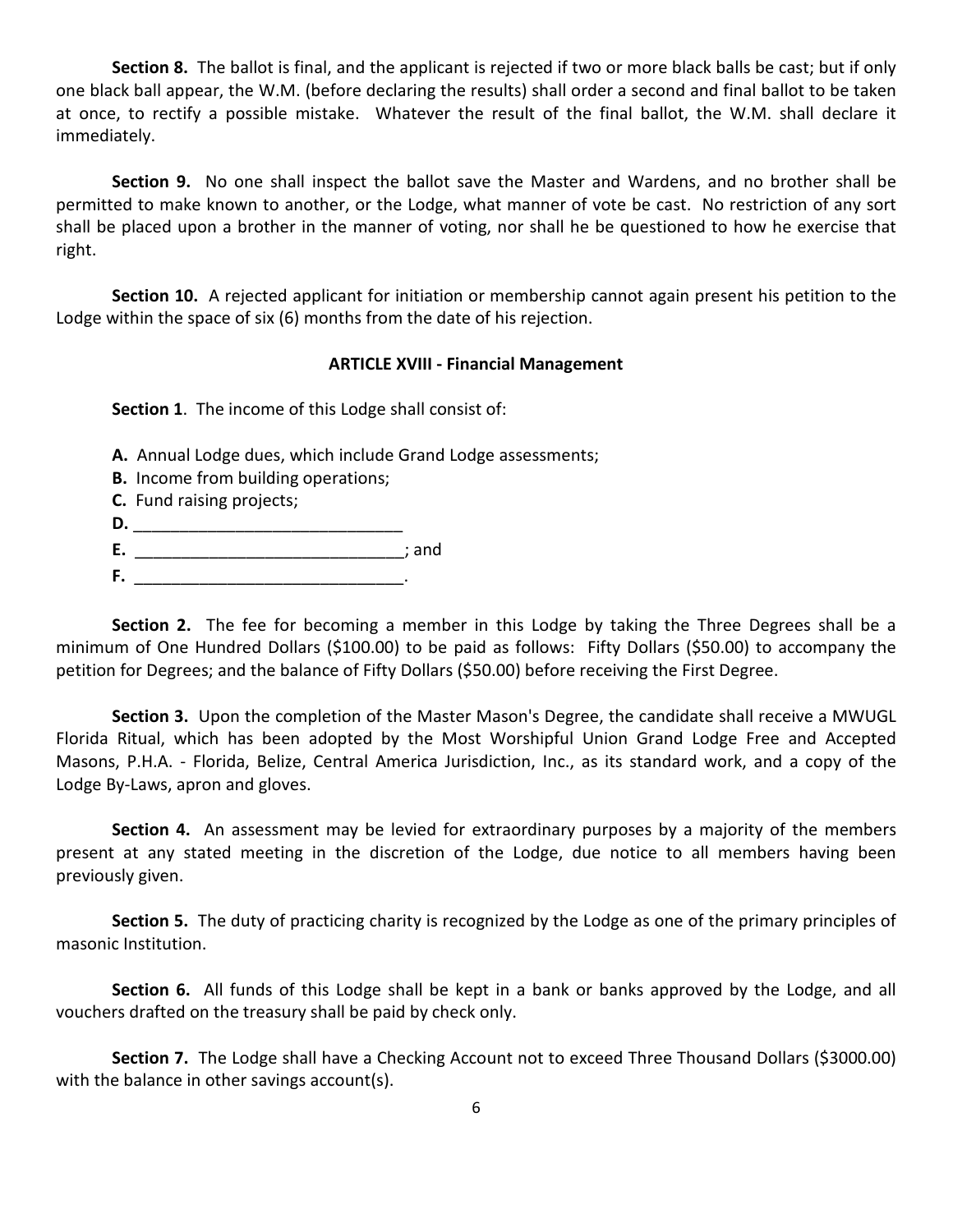**Section 8.** The fee for becoming a member of this Lodge by demit shall accompany the Petition.

### **ARTICLE XIX - Standing Committees**

**Section 1.** There shall be **Example 2.** Standing Committees of this Lodge, namely, Chairty, Sick, Finance, Auditing,

**Section 2.** The duties of the Charity Committee shall be to investigate all cases of distress among the Brethren, Widows, Orphans, and to report to the Lodge.

\_\_\_\_\_\_\_\_\_\_\_\_\_\_\_\_\_\_\_\_\_\_\_\_\_\_\_\_\_\_\_\_\_\_\_\_\_\_\_\_\_\_\_\_\_\_\_\_\_\_\_\_\_\_\_\_\_\_\_\_\_\_\_\_\_\_\_\_\_\_\_\_\_\_\_\_\_\_\_\_\_\_\_\_\_\_\_\_\_\_ \_\_\_\_\_\_\_\_\_\_\_\_\_\_\_\_\_\_\_\_\_\_\_\_\_\_\_\_\_\_\_\_\_\_\_\_\_\_\_\_\_\_\_\_\_\_\_\_\_\_\_\_\_\_\_\_\_\_\_\_\_\_\_\_\_\_\_\_\_\_\_\_\_\_\_\_\_\_\_\_\_\_\_\_\_\_\_\_

**Section 3.** The duties of the Sick Committee shall be to visit all Brethren reported sick and report names and addresses and their condition at the next stated communication.

**Section 4.** The duties of the Finance Committee shall be to examine bills, claims and requests involving finance of the Lodge and report upon the same with their recommendations in writhing; no bills claims, or requests for funds shall be allowed by the Lodge until it or they shall have been examined and reported upon by the Finance Committee.

**Section 5.** It shall be the duty of the Auditing Committee to examine all books and vouchers, receipts, cancelled checks, bank books and statements of the Treasurer and Secretary; examine and audit all accounts of the various committees and a detailed report in writing presented to the Lodge (Quarterly) (Semi-Annually) and (Annually).

### **ARTICLE XX - Special Committees**

**Section 1.** All Special Committees on applications for initiations or membership shall report at a stated meeting one (1) month subsequent to their appointment. All other Special Committee may report at the meeting to which they were appointed, or at the next stated meeting after their appointment. Unless the Lodge shall otherwise order, all reports of Committees shall be in writing.

**Section 2.** All Committees whether Standing or Special, shall be appointed by the Worshipful Master, except the Committee on Charity and Finance, which shall be appointed by the Worshipful Master, Senior and Junior Wardens. All Committees shall be composed of Master Masons. Members who are appointed to serve on Committees shall feel bound in Masonic honor to give patient and diligent attention to the business of their appointment, and report their conclusions to the Lodge without fear or favor.

### **ARTICLE XXI - Discipline**

**Section 1.** The discipline of this Lodge is for all offenses of Masonry, and is hereby defined to be an act which contravenes any clause of the By-Laws or any constitutional rule or edict of the Grand Lodge, or any requirement of the unwritten law of Masonry, or any law of the land, or any law of God, including the Ten Commandments. It constitutes the divine law to which Freemasonry is particularly subjected to; the popular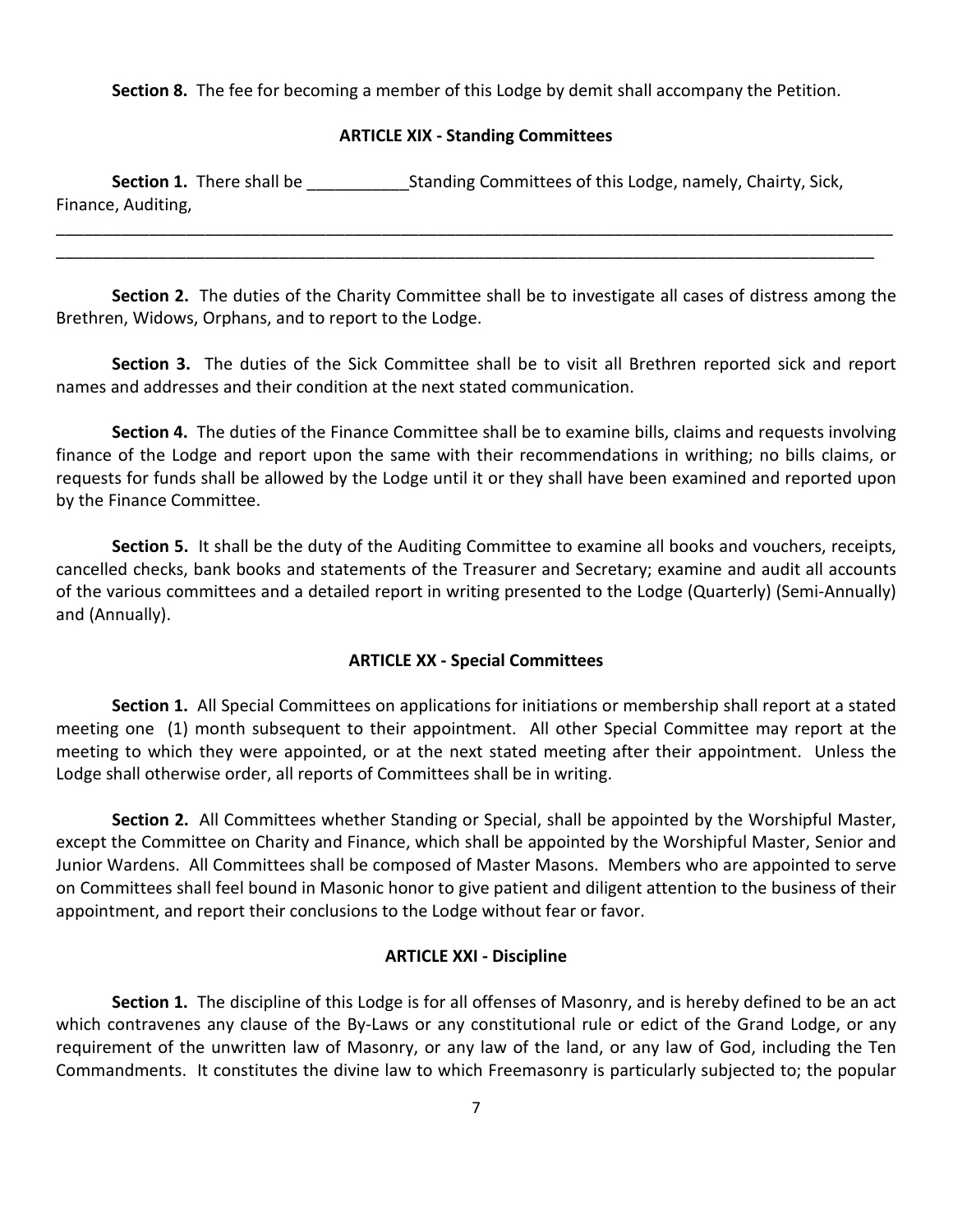vices of intemperance, profanity, Sabbath breaking, evil speaking, licentiousness and gambling, are in a special manner interdicted as being unmasonic.

**Section 2.** Non-payment of dues, divulging the transactions of the Lodge to any but a Brother or member thereof, violating the secrecy of the ballot box of the Lodge, rude behavior within the Lodge, neglect of family duties, contumacy in refusing obedience to a Lodge summons, etc., are especially declared unmasonic.

**Section 3.** Any member who becomes three (3) months in arrears in his dues, a summons will be sent to him by the Secretary, at his last known address, directing him to appear at the next stated communication to show cause why he should not be suspended for non-payment of dues. Should the Brother ignore such a summons and no acceptable excuse presented to the Lodge, he shall be suspended for non-payment of dues on a motion carried by the Lodge at that meeting.

**Section 4.** Restoration: The fee shall be his indebtedness to the Lodge at the time of suspension plus the cost of restoration in the Grand Lodge, the Charity fund and all other funds which are delinquent.

### **ARTICLE XXII - Reporting Officers**

**Section 1.** The members are under charge of the Senior Warden, when the Lodge is at labor, who will report to the Lodge all offenses that occur during his administration.

**Section 2.** The members of this Lodge while at refreshment (the interval between one meeting and another) are in the charge of the Junior Warden who will report to the Lodge all offenses that occur during his administration. The Wardens, respectively, shall be allowed their discretion whether to report trivial offenses to the Lodge, or make them the subject of private counsel, caution and reprimand.

**Section 3.** The report shall be made in writing, and in the form of charges and specifications, which the Warden who presents them shall prosecute unless excused by the Lodge, when the Worshipful Master shall appoint a prosecutor. A non-affiliating, demitted Mason, living within the Jurisdiction of the lodge under cognizance and shall be reported for unmasonic behavior in the same manner as the members of this Lodge.

**Section 4.** Trials for offenses against the laws enacted by the Grand Lodge, or against Masonry, shall be governed by the Penal Code contained in the Constitution.

### **ARTICLE XXIII - Life Membership**

**Section 1.** See Constitution of the Most Worshipful Union Grand Lodge Free and Accepted Masons, P.H.A. - Florida, Belize, Central America Jurisdictions, Inc.

**Section 2.** When any member of this Lodge is granted a Life Membership, the Lodge shall assume the responsibility of paying his Charity Fund Assessment.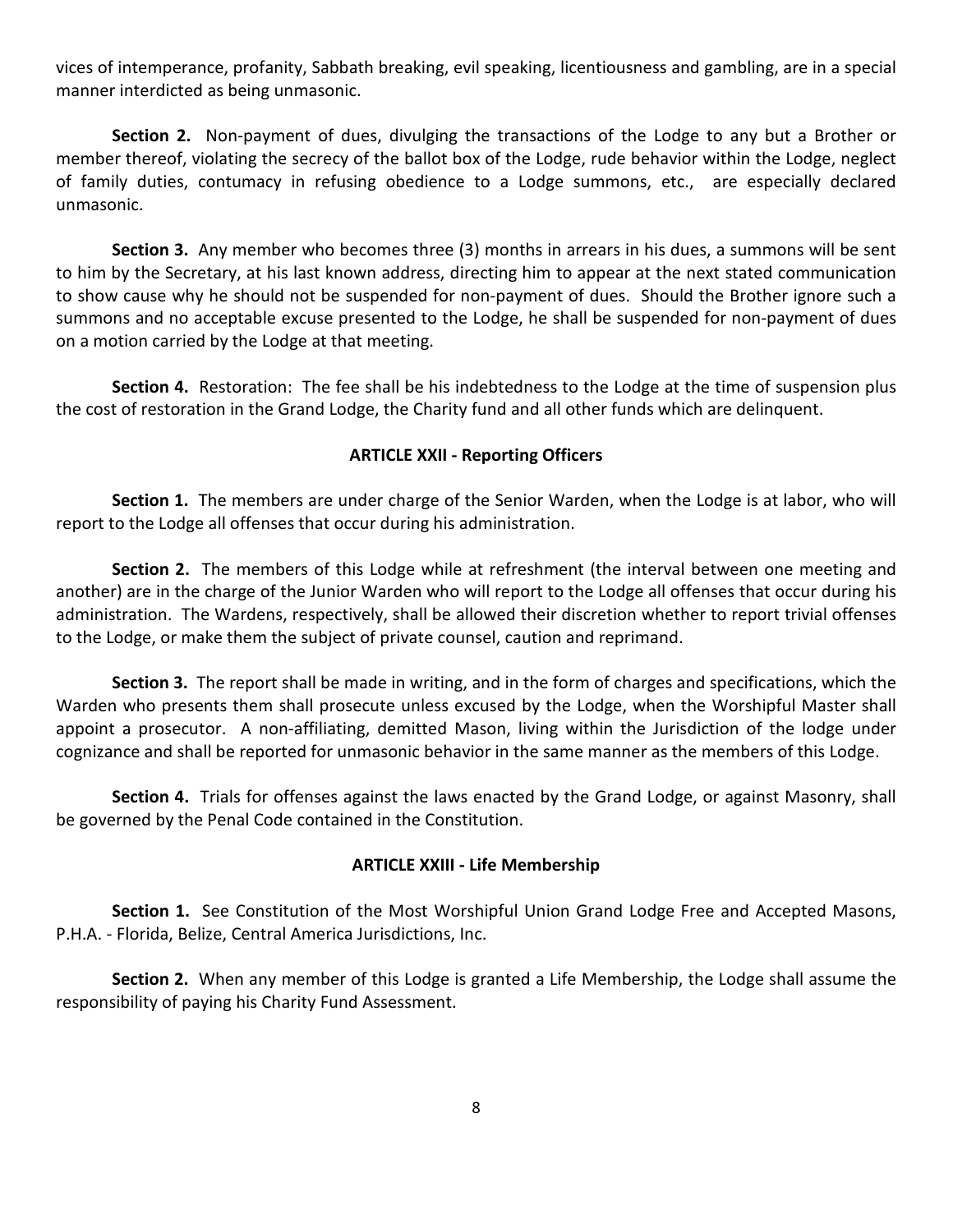#### **ARTICLE XXIV - How Amended**

Any amendment to the By-laws must be proposed in writing at a stated meeting of this Lodge, lie over one month for consideration and the membership notified of the intention to vote at the next stated meeting. If said proposed amendment is approved by two-thirds (2/3) of the members present, such amendments shall be transmitted to the Grand Lodge for its approval and, if approved shall be returned to the Lodge to be put into effect.

### **ARTICLE XXV - Rules of Order**

**Section 1.** No Brother shall be permitted to speak twice, unless by consent of the Lodge, on any subject at issue, and he shall never omit the duegard while addressing the Worshipful Master. No motion can be accepted unless seconded.

**Section 2.** No Brother shall speak more than five (5) minutes without consent of the Lodge on an issue.

**Section 3.** Each Brother shall confine himself to the question at issue, or he at once will be deemed out of order, and must forfeit his rights to the floor.

**Section 4.** No member of this Lodge shall be permitted to leave while a Brother is addressing the Lodge, or during the reading of the minutes.

**Section 5.** Every Brother shall avoid moving about, except the Deacons and other officers whose duties may call them to various parts of the Lodge.

**Section 6.** Every Brother who speaks shall rise, and in a respectful manner, address the Worshipful Master, and when two or more rise at the same time, the Worshipful Master shall name the one who is entitled to speak.

**Section 7.** While a Brother is speaking, no Brother shall interrupt him; if he wanders from the subject under consideration, or is personal in his remarks, the Worshipful Master may call him to order; and he shall not proceed in his remarks without the consent of the Lodge.

**Section 8.** If a member shall be twice called to order in the same meeting for violation of the rules, and is again guilty of a like violation of the rules, he shall be ordered by the Worshipful Master to leave the Lodge for that meeting.

**Section 9.** After a resolution or motion has been put by the Worshipful Master, it shall not be withdrawn without leave of the Lodge.

**Section 10.** All questions of order shall be decided by the Worshipful Master without appeal or debate; but the Worshipful Master may ask the advice of any member before deciding.